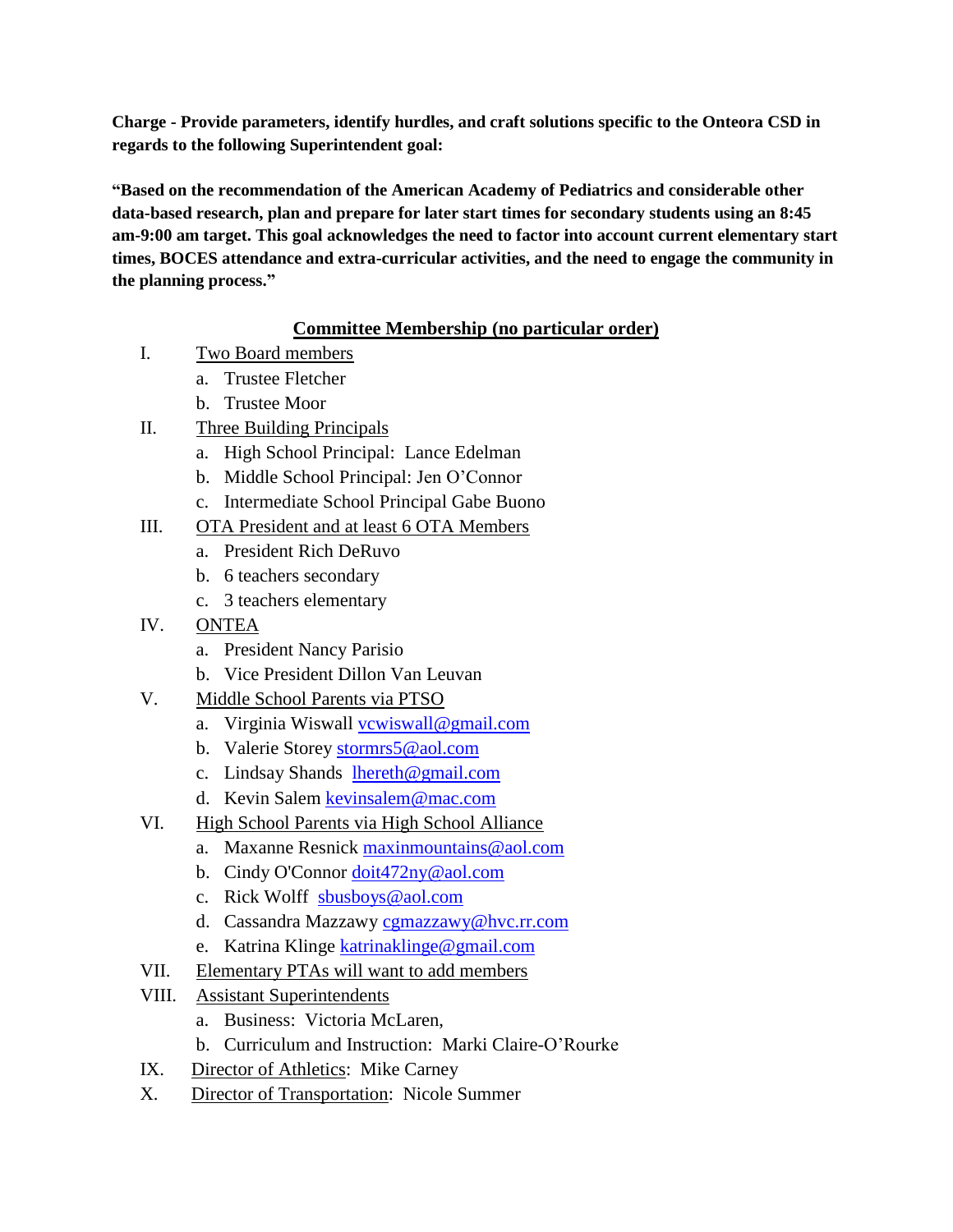### DISTRICT COMPREHENSIVE PLANNING TEAM

### SCHOOL START AND END TIMES **November 24, 2014**

Present: L. Edelman, J. O'Connor, M. Resnick, L. Chartrand, H. Boyer, N. Parisio, R. Deruvo, P. McGill, A. Turba, C. Kuhn, V Storey, N. Sommer, B. Hallock, S. Turck, G. Buono, K. Salem (for V. Wiswall), D. VanLeuvan, L. Shands, B. **Connolly** 

Absent: K. Legnini

**Introductions** 

Decided unanimously that there is a need for a building level team. Elections must be held for this purpose.

Decided definition of consensus with regard to this committee. There are various thoughts with regard to what consensus means. The committee has decided by a vote of 16 out of 19 present that consensus means 70% of the committee agree.

Motion that the term of this committee will be one year beginning on this date, November 24 2014 and end November 23, 2015. Further, this will not be precedent setting. This is to coincide with the date with the first meeting of the committee. Agreement is unanimous.

The renewable term beginning on November 24 2015 will then last until June 30, 2016.

The committee votes unanimously that meetings will not exceed 90 minutes.

The committee will generally meet the last Monday of every month. In the event of snow or other disruption the committee will meet the Tuesday of the same week. In the event of snow the next meeting will be January 6, 2015.

The committee discussed at length the charge and superintendent goal with regard to the later start time charge.

For agenda setting purposes heads of unions will receive suggestions for topics of discussion with regard to future meetings. These will be shared via e-mail with the whole committee. Every member will have input with regard to subjects to be discussed.

B. Connolly will serve as note taker.

Maxanne Resnick and Rich Deruvo will be in charge of committee compliance with the SDM document.

L. Shands will serve as facilitator.

N. Parisio will be time keeper.

Motion to adjourn B. Connolly, second L. Chartrand. Carried unanimously.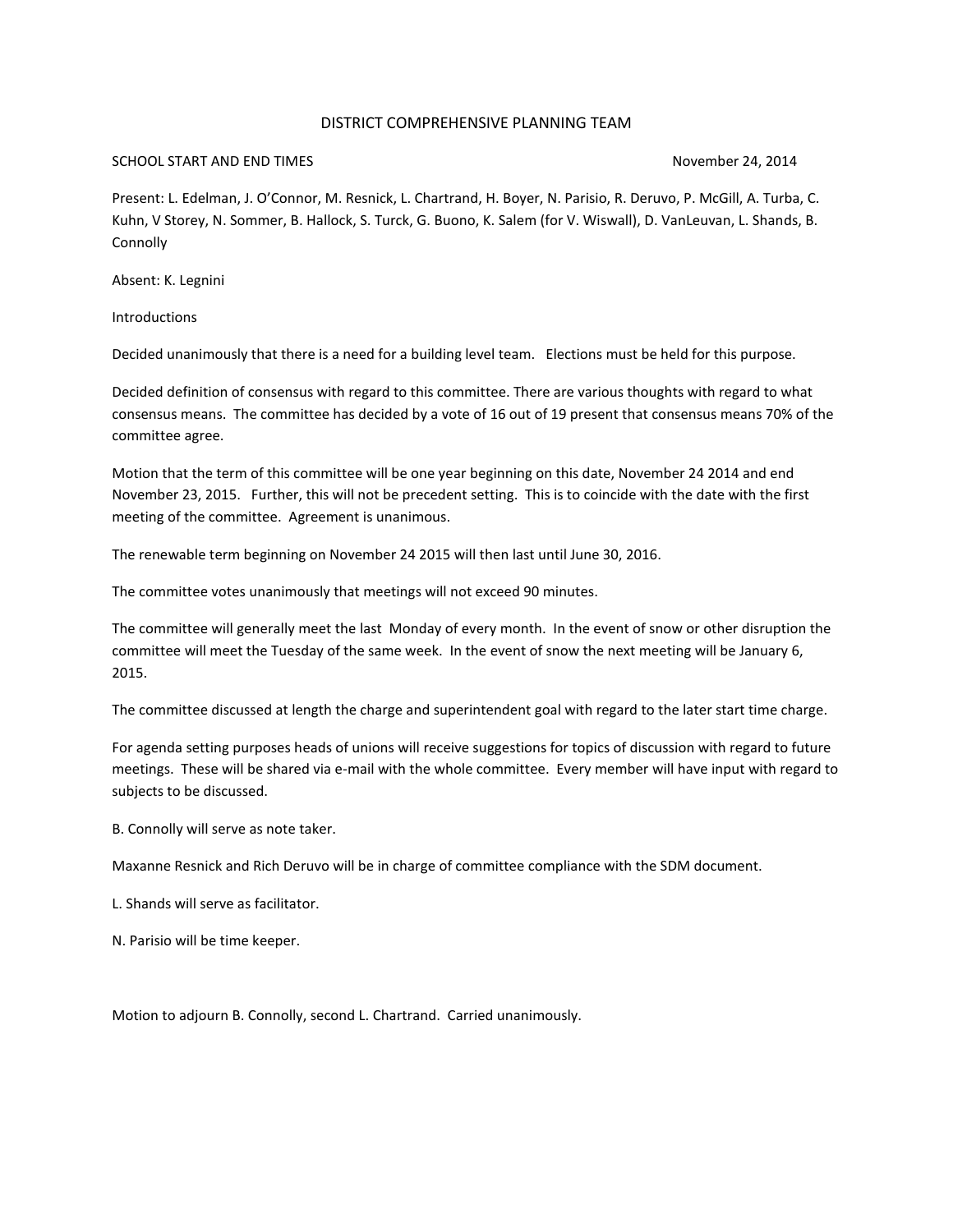District-Wide Planning Committee **February 23, 2015** February 23, 2015

Present: L. Shands, L. Chartrand, S. Turck, L. Edelman, B. Connolly, M. Resnick, V. Storey, C. Kuhn, B. Hallock, R. DeRuvo, P. McGill, N. Parisio, N. Sommer, B. Connolly, H. Boyer, D. VanLeuvan, J. O'Connor, K. Salem (for V. Wiswall)

Absent: K. Legnini, G. Buono, A. Turba

Tomorrow a survey surrounding later start times will be distributed to all students in their English classes. Mr. Edelman asks that at a later time representatives of student government be invited to report their findings to our committee.

This committee may choose to create our own survey in the future.

The board of education through the superintendent has solicited the input of two professionals who have experience in sleep. The invitation of Paul Jenkins was at board directive to the superintendent.

Concern over process in general. Based on board involvement in student survey, the invitation of Dr. Jenkins and the solicitation by the board of sleep experts there is concern over role and jurisdiction of the committee as well as the continued pursuit of the subject by the BOE while this committee exists and continues to do its work. At our next meeting a statement to the BOE with regard to this concern will be drafted.

Maxanne Resnick proposes contacting many school districts who have debated this issue and seeking out their thoughts. We are concerned that in these discussions we compare Onteora to similar districts which we feel Glens Falls is clearly not. We propose identifying similar districts in terms of free and reduced lunch, students with disabilities, percentage of minority students, geographic size, diploma type, socio-economics, etc.

It is pointed out that information regarding many of the districts being discussed, those in New York in the very least, is available online and through their school report cards. The school report card for Glens Falls City Schools was displayed for committee members given the impending presentation by Superintendent Paul Jenkins and there was discussion of that district's results.

Mr. Chartrand expresses concern over the science behind the detrimental effects of the use of devices with backlit screens by students. Research here shows that these devices have a significant impact on sleep in adolescents and he points out that we have recently distributed hundreds of iPads to students further exacerbating the harmful impact of this trend. Further, Mr. Chartrand refers us to a nearby district that just moved to an earlier start time with positive results.

Mr. Deruvo made a very clear presentation of why the current proposal, specifically with regard to target time, has issues that he feels cannot be overcome.

Discussion over what the root of this issue is. Where did the "forceful push" to move to later start times begin? Given graduation rate and attendance rate we are confused as to what has forced this issue to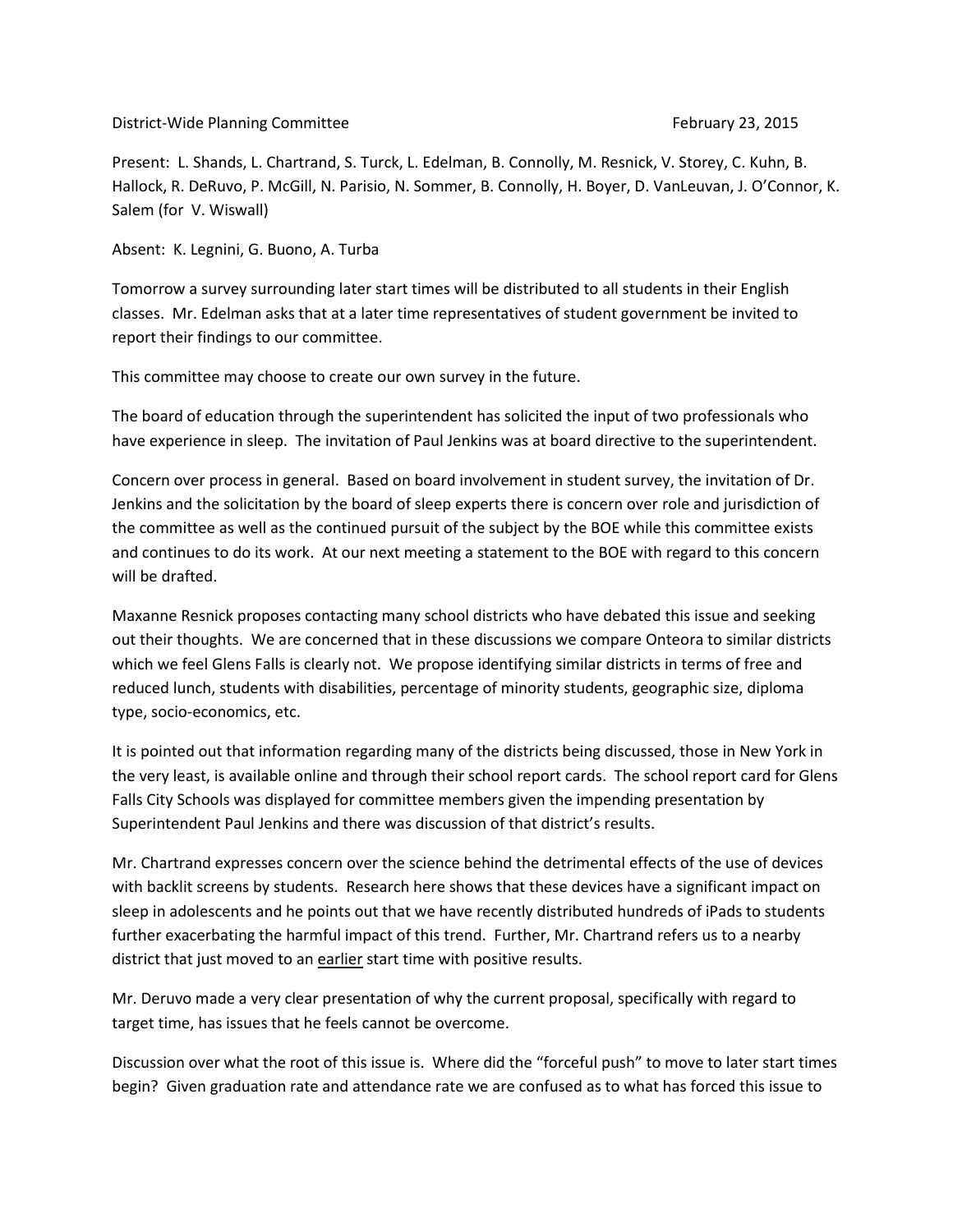the forefront of our discussions at all. This proposal did not go through PBIS, the Health and Wellness Committee, parents, students, etc. M. Resnick states that in her experience initiatives such as this are borne out of meetings or retreats attended by board members after exposure to some seminar or presentation.

Dr. McGill will solicit information from school districts in general and some that are similar to ours in terms of size and demographic makeup with regard to this issue.

Transportation presentation: If grades 4,5 and 6 were to ride the bus with high school students transportation does not see behavior as a significant concern. High school bus runs could be increased by 6 with an arrival time of 8:15 and dismissal of 3:00. Cost of current proposal by transportation would result in a net reduction of bus runs from 64-61 but this does not factor in a 'hidden cost' of increased run to BOCES directly from their homes in the AM which might render this cost neutral.

Discussion of inviting BOE members to speak to us in the future with regard to the language of "8:45- 9:00 target", the origin of this later start time proposal, the reason for it in general given the profound improvement and continued success of the district in terms of graduation rate, attendance, etc. and continuing pursuit by the BOE for information with regard to this issue while there is a committee in existence to explore it.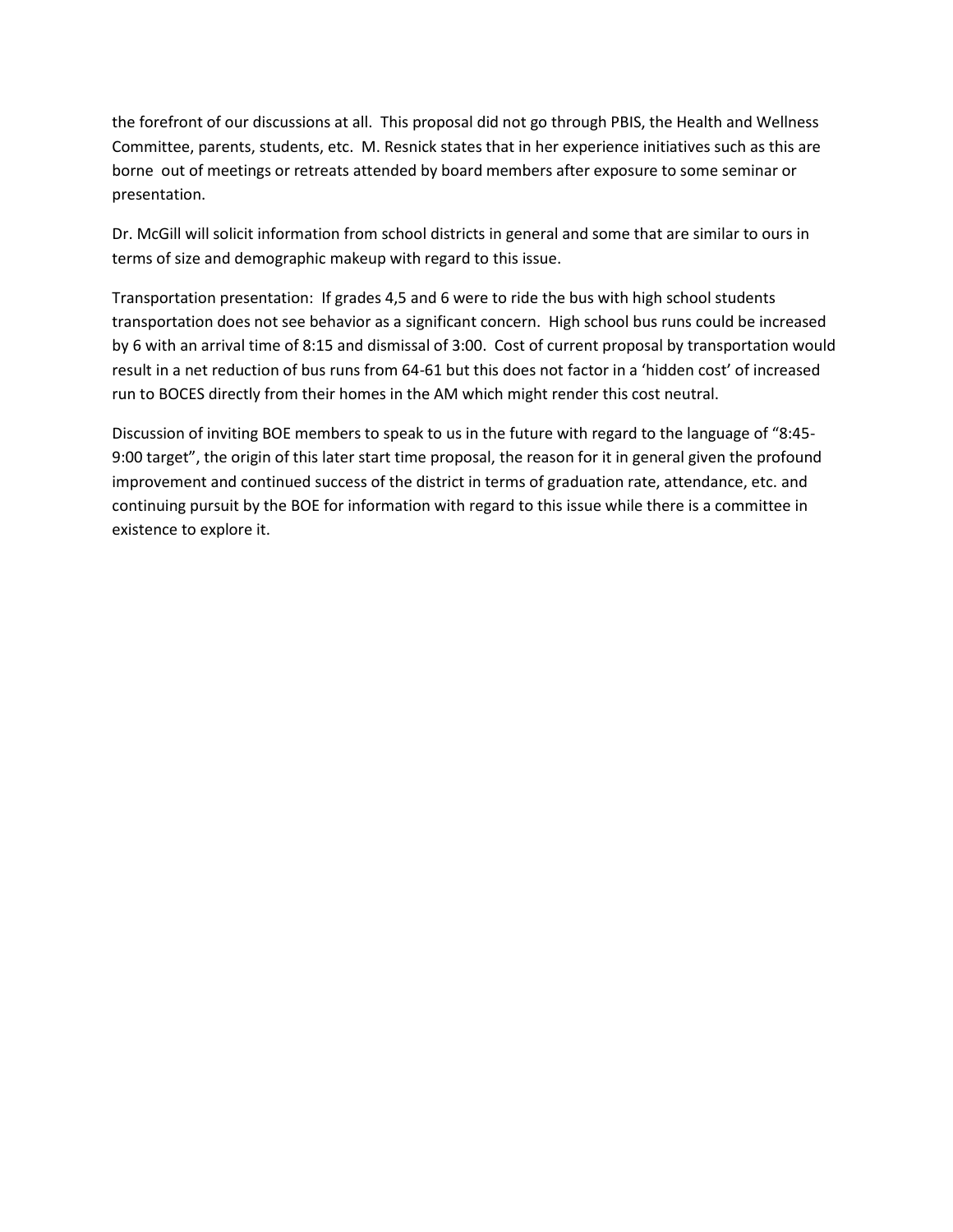Were you aware of the BOE plan to change the school start time before this receiving this form? 50 responses



| <b>COMMENTS</b>                                                                                |
|------------------------------------------------------------------------------------------------|
| A friend posted it on Facebook.                                                                |
| I remember it from before COVID.                                                               |
| Don't know for sure-maybe newspaper?                                                           |
| PTA                                                                                            |
| The now defunct Onteora Parent Support Group on Facebook                                       |
| Recently from an email                                                                         |
| <b>BOE</b> meeting                                                                             |
| When they were discussing it and the community members informed parents since many are         |
| against the change.                                                                            |
| I was aware it was being considered during a prior school year via a digitally shared survey.  |
| Board meeting prior to Covid                                                                   |
| We found out at the public town hall meeting in 2019                                           |
| PTA meeting pre-COVID                                                                          |
| <b>BOE</b> meetings                                                                            |
| <b>BOE</b> meeting                                                                             |
| Before the pandemic I attended a PTA meeting                                                   |
| Word of mouth                                                                                  |
| When the BOE pushed for the 20 minute later start time 2 years ago without informing the       |
| district community, and families understandably were frustrated with the lack of transparency. |
| PTA                                                                                            |
| Parent conversation, PTA meeting                                                               |
| It was spoken about before COVID. But I was unaware that it has been approved until now. Also, |

I thought that the staff would have had a say in this and not after the fact.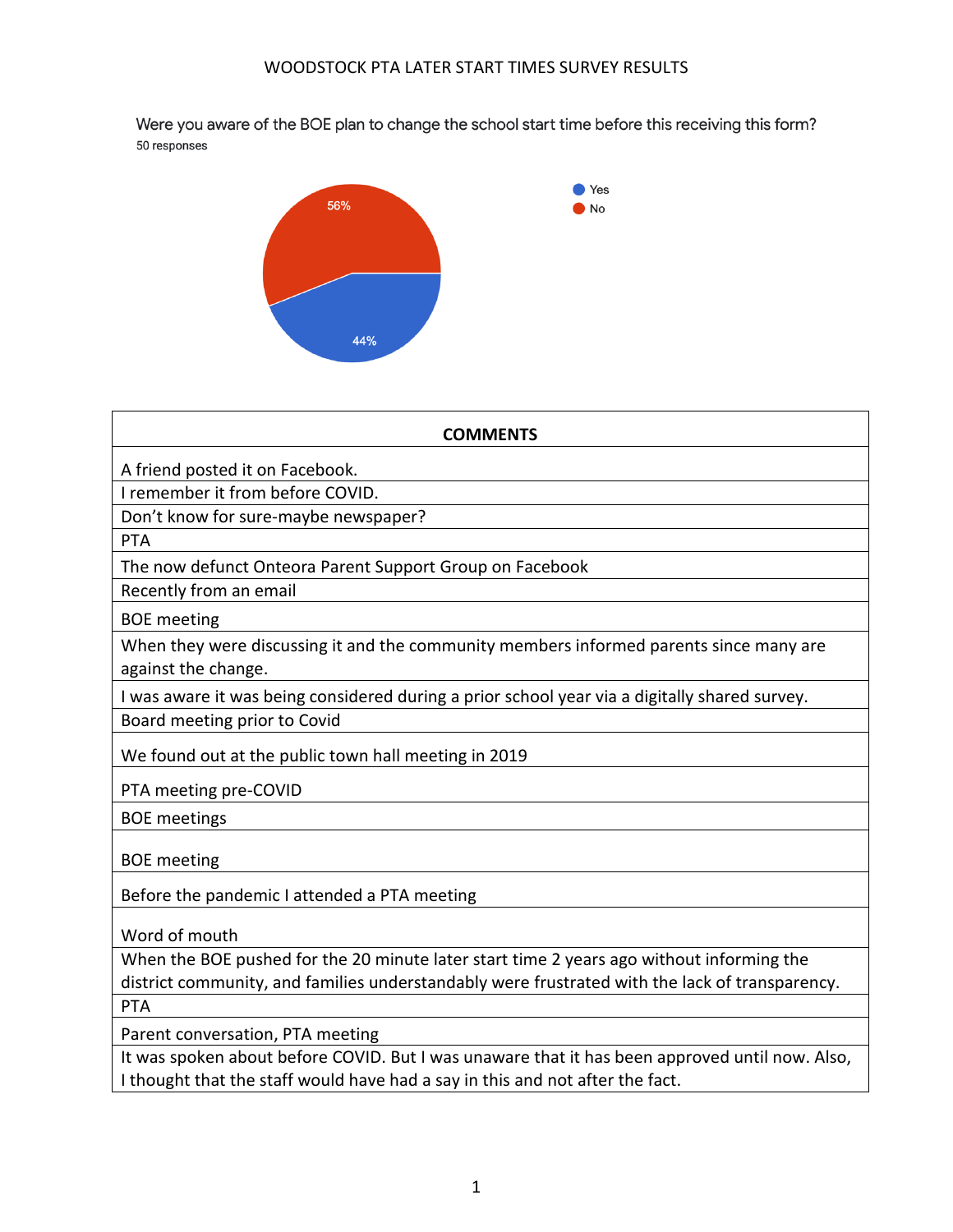Will a start time of 20 minutes later (student arrival changed from 8:40am to 9:00am), significantly impact your ability to get your child to school or on...ould most likely be 20 minutes later than it is now. 48 responses



| <b>COMMENTS</b>                                                                                                                                                                                                                                                                                                                         |
|-----------------------------------------------------------------------------------------------------------------------------------------------------------------------------------------------------------------------------------------------------------------------------------------------------------------------------------------|
| Changing start time to 9:20 would be better for our family                                                                                                                                                                                                                                                                              |
| We have a flexible work schedule so this would not impact us and would help with the morning routine                                                                                                                                                                                                                                    |
| I'm home and can accommodate any times.                                                                                                                                                                                                                                                                                                 |
| I don't mind a later start time and it doesn't affect my job.                                                                                                                                                                                                                                                                           |
| I work overnights and my significant other had flex hours. So the beginning of the day is not an issue for us.                                                                                                                                                                                                                          |
| We have a flexible schedule and this would be better for our morning routine                                                                                                                                                                                                                                                            |
| I would be late to work every single day. Which is unacceptable.                                                                                                                                                                                                                                                                        |
| I work full time beginning at 8 am.                                                                                                                                                                                                                                                                                                     |
| I work at 9am. Right now I can get my child on the bus and get to work on time. If the start time changes I will have to get<br>child care to get my child on the bus.                                                                                                                                                                  |
| I will have to figure out morning care that I cannot afford.                                                                                                                                                                                                                                                                            |
| AM child care would be necessary. Because the child care needs are less than 30 mins, finding care for such a short time<br>is very difficult.                                                                                                                                                                                          |
| Can't be getting to work any later than I already am.                                                                                                                                                                                                                                                                                   |
| My child gets picked up around 8:34am which allows me to drive to work for 9am start. I cannot be 20 minutes late to work<br>everyday and I do not have morning children care for 20 minutes.                                                                                                                                           |
| Work day typically starts at 9 am so having a drop off align with being able to get to work is helpful.                                                                                                                                                                                                                                 |
| I have work to do in the morning that require me to be out the door by 8:45am                                                                                                                                                                                                                                                           |
| Employers are not going to accommodate this. It will backfire and cause many, many families to either loose income or<br>lose their jobs. Single parent homes cannot afford this, and cannot afford paying an individual to become responsible for<br>their children.                                                                   |
| Work schedule                                                                                                                                                                                                                                                                                                                           |
| It interrupts our work day.                                                                                                                                                                                                                                                                                                             |
| Wouldn't be able to make it to work on time                                                                                                                                                                                                                                                                                             |
| Work conflict.                                                                                                                                                                                                                                                                                                                          |
| My job starts at 9:30. I get my 2nd grader on the bus with just enough time to drop my other child off at preschool to make<br>it in time for work. A later start time drastically complicates my ability to aid both children to school and get to work on time<br>without paying for morning care which I wouldn't be able to afford. |
| Interferes with work                                                                                                                                                                                                                                                                                                                    |
| Impacts when I begin my workday. My spouse goes to work earlier.                                                                                                                                                                                                                                                                        |

Would be hard to get home in time to start meetings etc. Currently our child does not take the bus.

I do not have school age children.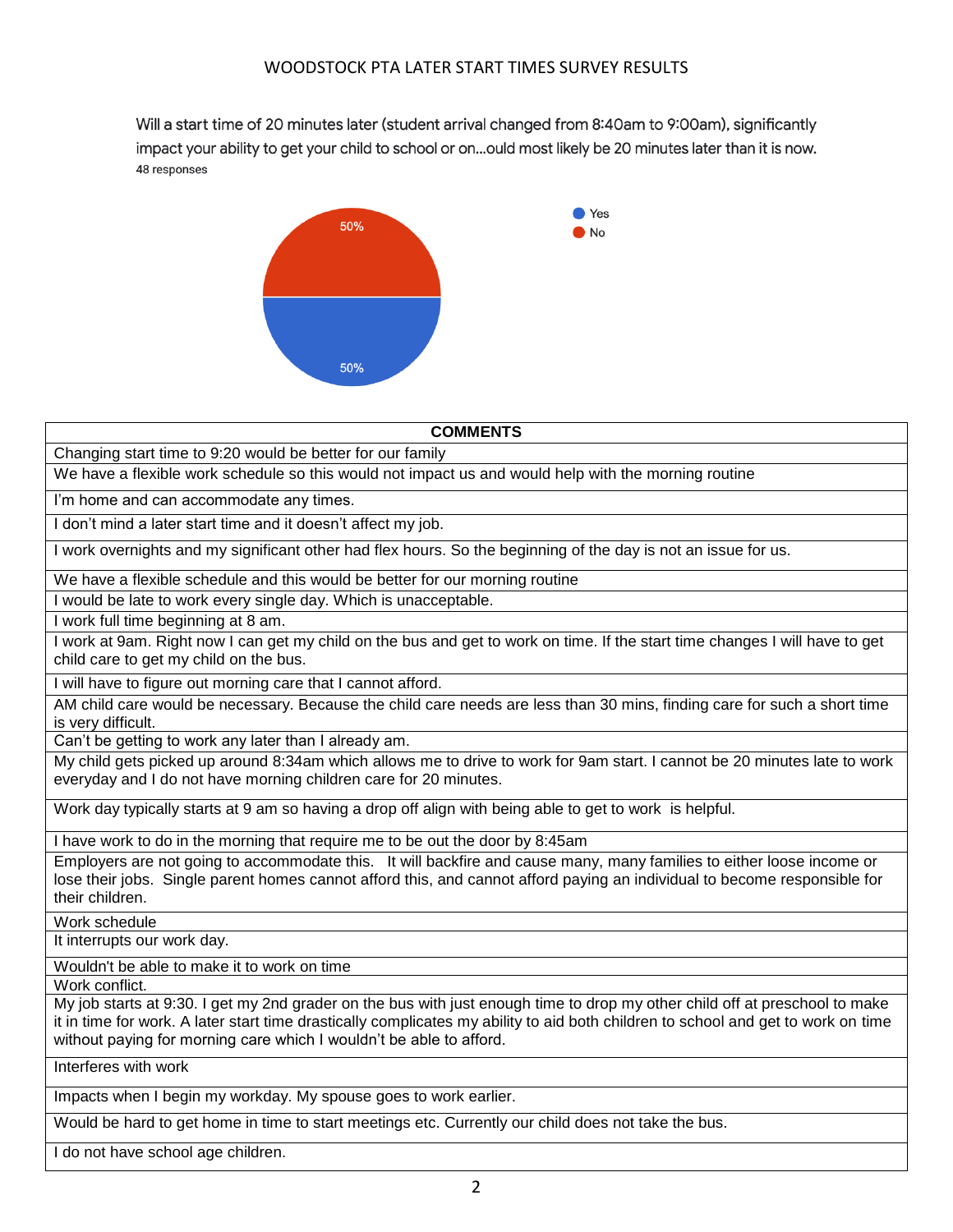Would changing bus dismissal time from 3:40 to 4:00pm (making the average student arrival home time ~4:45pm) significantly impact your ability to get your child from school or off the bus? 49 responses



**COMMENTS**

I'm home.

Isn't the end time 3:25? I don't think we end elementary school at 3:40pm now.

I don't understand this though. This is a full hour later. Is it supposed to say the time would move from 2:40 to 3:00?

The same reasons as the previous question.

Same as above

However, I will have to double check with the care givers who get my child off the bus.

My husband will be home by then

It will not be a sign impact.

I have afternoon childcare. So a change of time has no affect

It makes it very hard to get to 5:00 after school activities, which we have at least twice a week. Possible if we do school pickup, but with one child at Woodstock and one at Bennett, that requires someone getting picked up early.

On the winter months my kids would not be able to stay until the end of the day or to ride the bus back home as on Friday (just before sundown) it's considered to be a "Shabbat "and we are forbidden to travel by car/bus/ and or use any electronic devices.

Same as I mentioned above.

Work schedule

It complicates/shortens aftercare.

It's way too late in the day, these kids will get home eat then head off to bed

I will not be able to get my child at that time.

It will interfere with after school activities that are not school related.

My other child gets picked up at 4-4:15 from preschool in Mt. Tremper. I can't physically be there and back in time for the bus at the same time and don't want him having complicated schedules with multiple bus routes on different days which is what that change would force him to do.

Would greatly interfere with my children's other after school activities and sport obligations outside of school.

Spouse unable to pick up our children at 2 different elementary buildings (same dismissal time) and I will no longer be able to do pickups due to work commitments that start by 4pm

It would be harder to make it to other activities that start at 4pm

Again, I do not have school age children but I assume that this will impact any staff members that have children and live in other districts.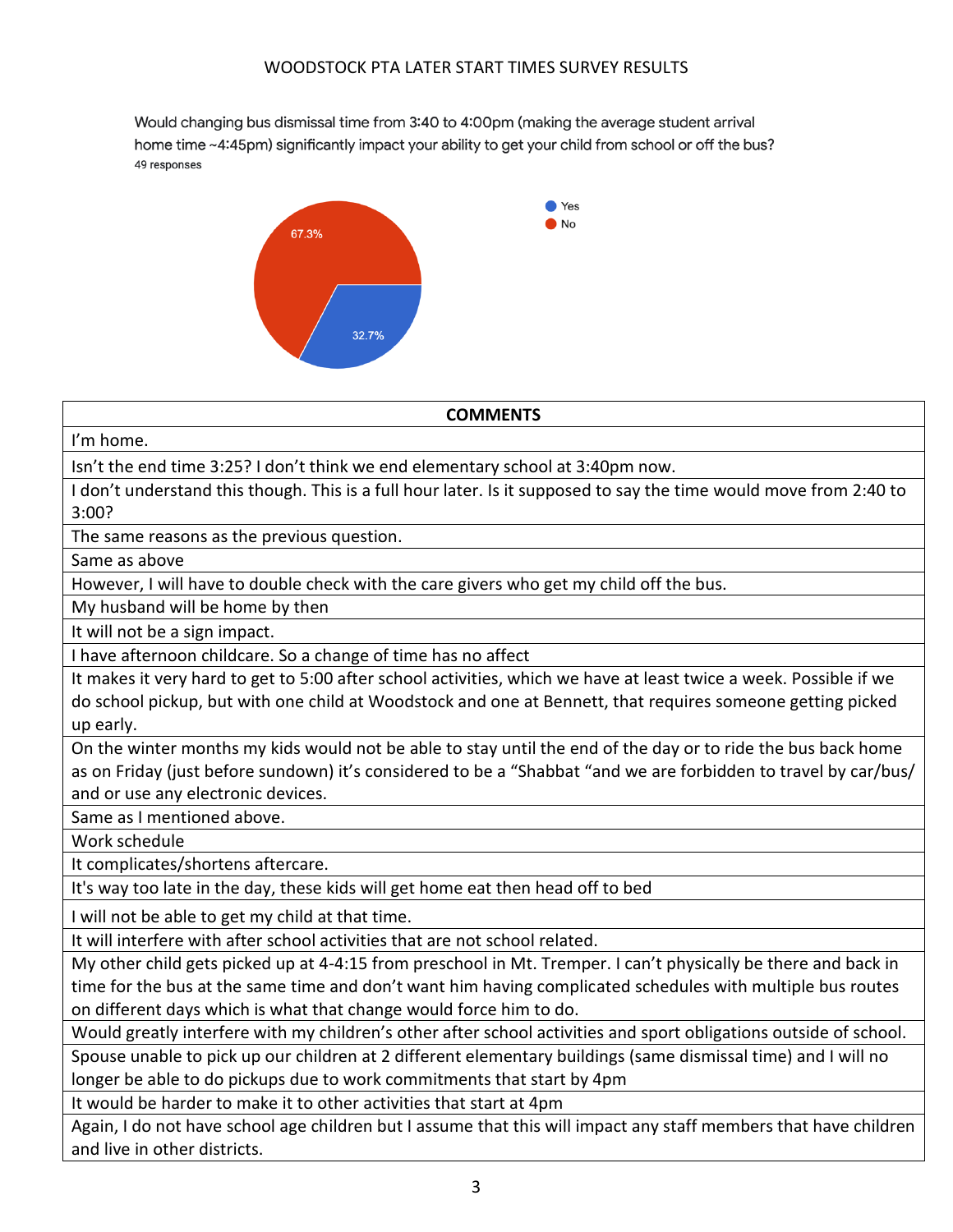Would this new dismissal and bus arrival time significantly impact your child's ability to participate in after school activities?

47 responses



## **COMMENTS**

Most extra curricular activities outside of school begin at 4pm

After school activities are at school.

We would not do after school activities that late.

Piano lesson twice a week at 3:45 and 5:00

Sports and other activities generally start between 5pm - 6pm. The delayed school dismissal would significantly affect my children's abilities to enjoy a home cooked meal, homework, instrumental practice and extracurricular activities. Not factoring in family time, time to unwind by one's self or prep for the next day. This would also negatively affect any high schoolers with after school jobs.

My child is in 2 extracurricular activities that start at 4pm and 5pm. Arriving home later and or pick up from school will force us to give up those activities. We can't ask the programs to adjust their schedule to accommodate our districts change.

Most things start at 5 and living where we do she misses out on things anyway.

The day becomes too long for our elementary aged children.

It's already a rush to get them from school, eat, get ready & be on time.

As above

Our Hebrew class start at 4:15 pm and they wouldn't be able to join it.

Activities would run later into the evening.

Sports typically start around the same time

It will interfere with after school activities that are not school related.

My child already has such a long bus ride and only gets home at 4pm. Now that'd have them getting home at 4:20 so his current sports would have to be discontinued with no time to eat a meal and drive to practice with such a delay.

They have music and sport commitments, along with general social time with friends and family. This cuts the already brief late afternoon post school much shorter.

Many activities start at 4pm in Kingston, etc.

All schools in our area other then Onteora have earlier dismissal times. Any activity like gymnastics and many sports, drama and music outside of school will be the same times that they are now. Many of our Onteora students will be impacted by this change. Also, the younger students will be even more tired at the end of the day then they already are.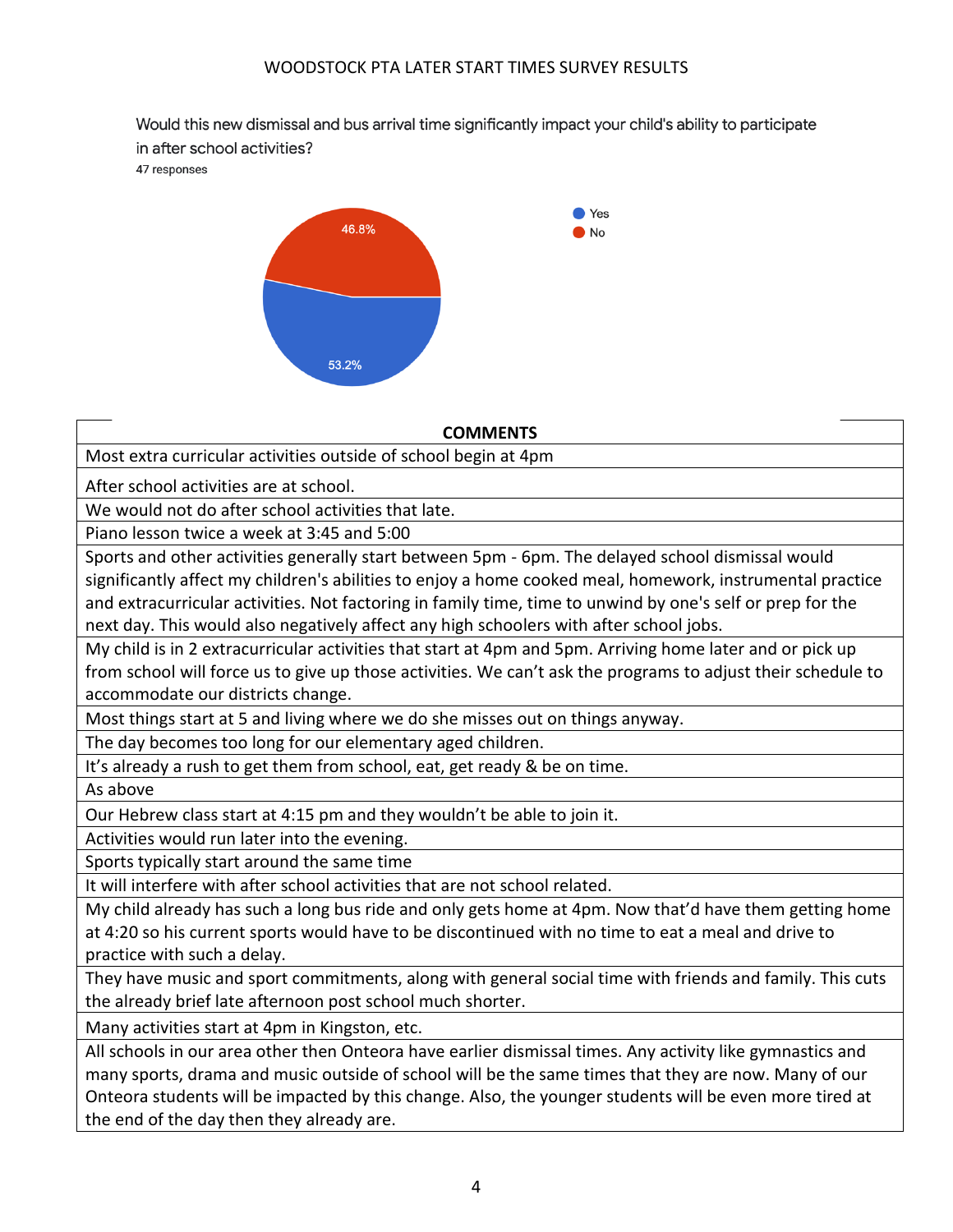## WOODSTOCK PTA LATER START TIMES SURVEY RESULTS

There is research that states high schoolers can benefit from a later morning start time. Do you feel the impact this initiative will have for high s...hs potential impacts on elementary school students? 50 responses



**COMMENTS** Our elementary kids will eventually be high schoolers. While you're at it should be a 4 day work week for teachers and a 4 day leaving week for students!!! I think sleeping later would be good for everyone, but people have tight schedules, and the needs of families who would be hurt by this change, should matter more than my kids getting to sleep later.

I think it's worth it.

I love the idea

I don't believe that the limited benefits of a 20 minute later start time is enough to substantiate the disruption it would cause the other schools in our districts and our surrounding districts (i.e. BOCES).

The negative impact on community members and families will be horrible. If I knew this I would have chosen to purchase in Rondout and not OCS

20 mins doesn't seem to be worth the community-wide disturbance. Does the research support such a minimal difference?

Not for 20 minutes. All studies that were given by the BOE were referring to much longer time changes. 20 minutes is not enough to impact any teenager but it will have a Huge impact on working parents of elementary students. Also, young students get tired at the end of the day. 20 more minutes is not helpful for them.

Free before school drop-off so that parents can get to work on time?

Can a start time be different for elementary school?

I appreciate the effort to address this problem. I really do. I think the timing of school for high schoolers is a big problem. However, changing start times by 20 minutes will not make a significant difference in the amount of sleep high schoolers are getting and cause a lot of logistical difficulties. There must be a better away to address this problem.

As an educator, I feel that this later start time will have a negative effect on the elementary school students who already have the latest end time in the county.

I think the middle and high school will be benefit to start little late as they have start school an hour earlier then the elementary schedule

This will affect most people's work schedules who work a normal 8 to 5...ridiculous....all because research shows high schoolers perform better when they get to sleep in 20 extra minutes. This generation is just getting lazier and lazier. If anything they should be getting to school earlier.

I would like to see the research. I am not happy about a later start time. WHY?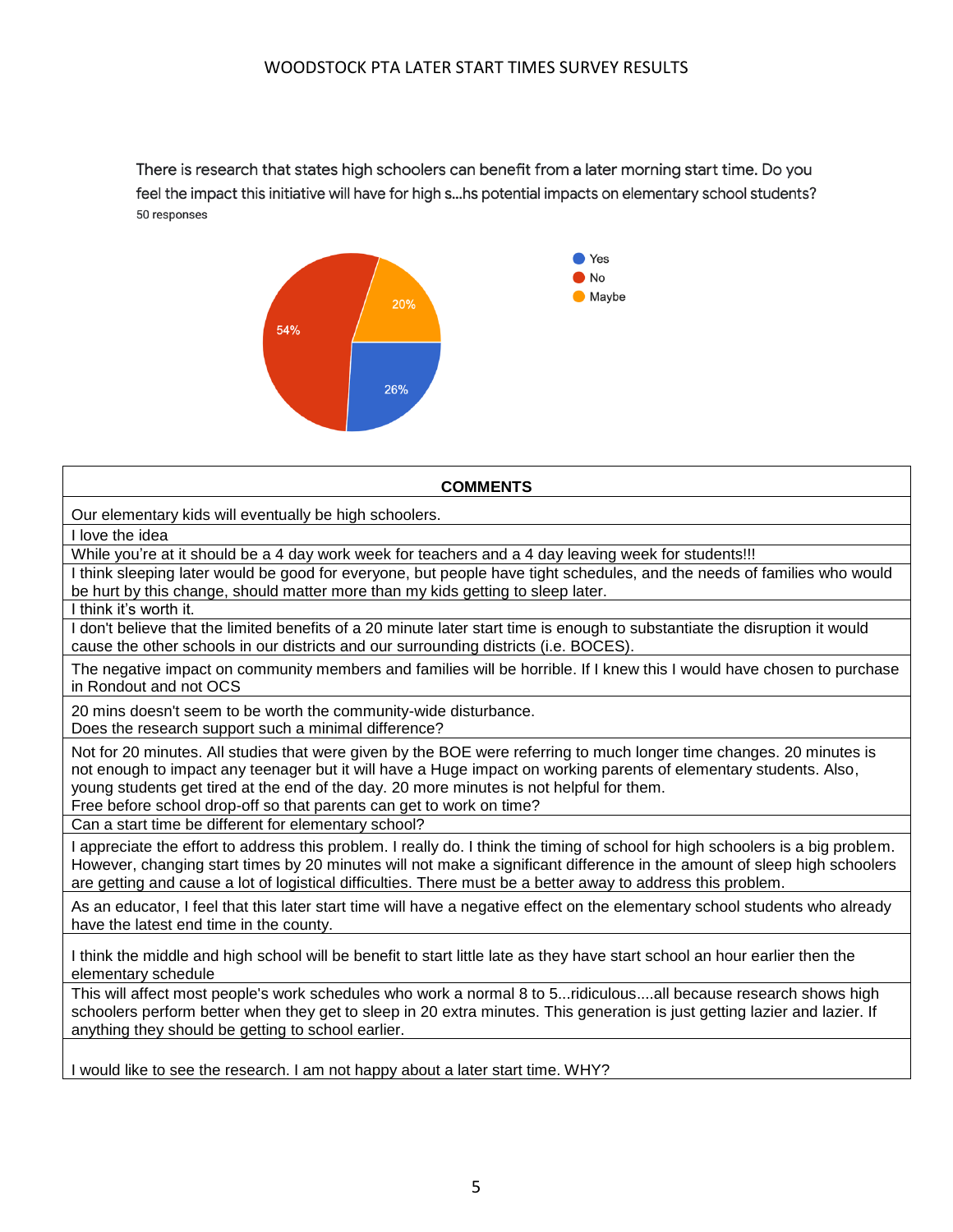## **COMMENTS (Cont'd)**

If I haven't stumbled across the Woodstock elementary PTA Facebook post I wouldn't have known nothing about this! I'm shocked that this hasn't been brought to the "Publics" attention sooner. My child is exhausted at 4:15 when he gets off the bus! These kids are young getting home any later would be a huge impact for many families and I sure hope us parents have a say in this!

The students are tired by 2:30. Having students stay at school until 4 o'clock would be insane.

This will greatly impact the elementary school students. There will be more fatigue for elementary school students. The time change will be a burden for the families. The 20 minute change is not enough time to make this impactful decision.

I understand the older students have to awaken very early but the need for childcare/staying home with our children is a necessity so a later start time for working parents makes this change a true complication when finding work within the 9- 4 confines is already a very big challenge.

Where is the research supported data showing that 20 minutes will have a positive impact on the overall health of the MS/HS students?! All data brought forward at the BOE push 2 years ago was for 40+ minutes. Totally absurd to disrupt an entire school district for a non-research supported initiative. And once again, the BOE pushed this agenda for rolling out 2022/23 without hearing from the community. Who is advocating for our youngest learners? Who is looking out for their best interests? Do better, BOE.

It seems hard to justify that 20 minutes will impact high school students for the better.

I don't believe 20 minutes more sleep for HS students will make an impact on their learning. They probably need two hours more sleep. Then maybe there will be a difference. They also could go to sleep 20 minutes earlier. Is there proof showing that 20 minutes makes a difference or just more sleep? What about working parents and their schedules?